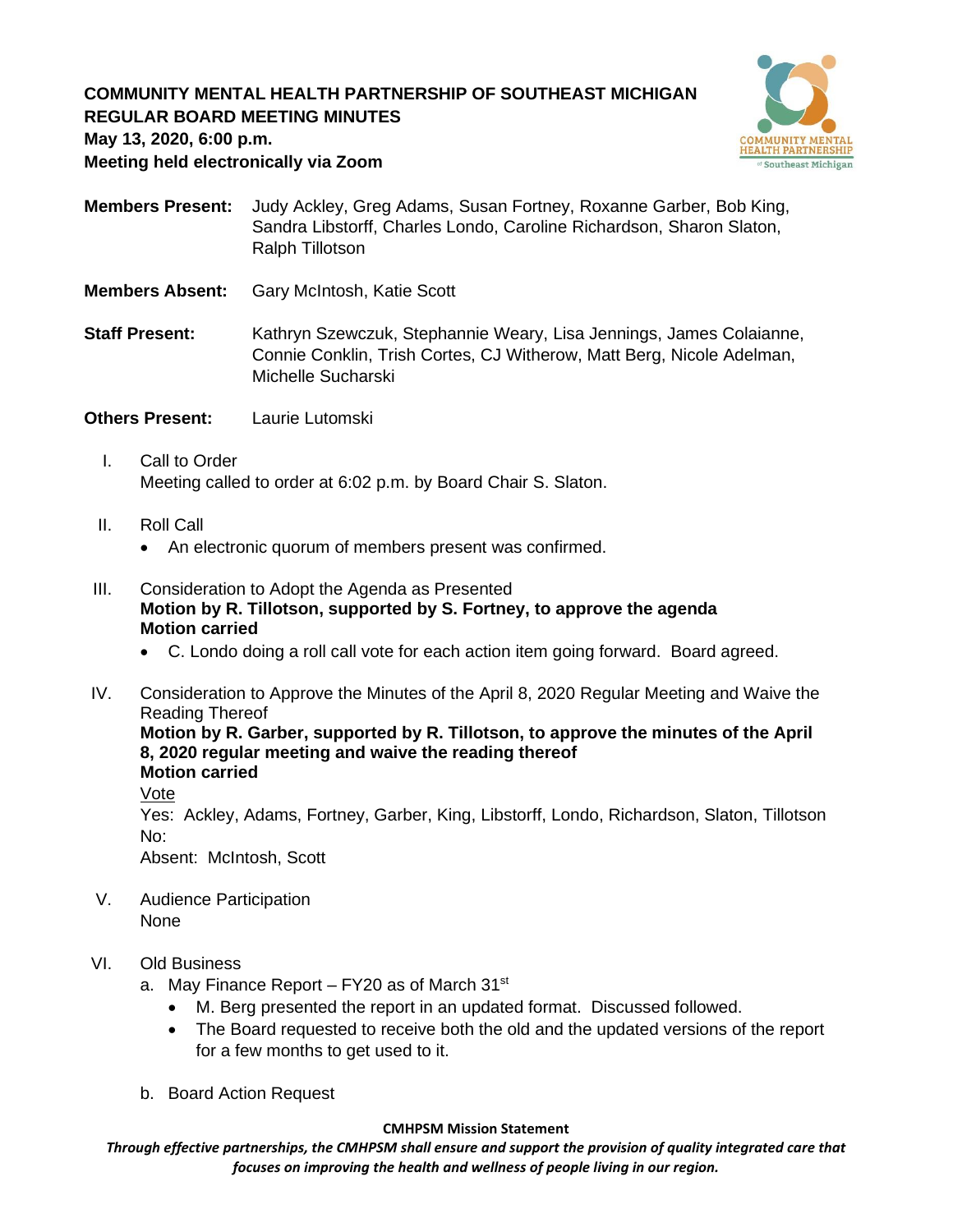Consideration to approve the proposed FY2020 Budget Amendment #1 with allocations as presented

- M. Berg presented.
- Each CMH will receive more revenue with the revised budget than was planned with the original budget.

### **Motion by G. Adams, supported by C. Richardson, to approve the proposed FY2020 Budget Amendment #1 with allocations as presented Motion carried**

Vote

Yes: Ackley, Adams, Fortney, Garber, King, Libstorff, Londo, Richardson, Slaton, **Tillotson** 

No:

Absent: McIntosh, Scott

c. Board Action Request

Consideration to approve the proposed revisions to the CMHPSM Board Governance Manual

#### **Motion by S. Fortney, supported by S. Libstorff, to approve the proposed revisions to the CMHPSM Board Governance Manual Motion carried**

Vote

Yes: Ackley, Adams, Fortney, Garber, Libstorff, Londo, Richardson, Slaton, Tillotson No:

Abstain: King

Absent: McIntosh, Scott

d. Board Action Request

Consideration to approve the annual plan for quality assessment and improvement activities during the fiscal year 2020

- C. Witherow presented.
- S. Fortney requested that sources be updated where applicable.

**Motion by R. Tillotson, supported by R. Garber, to approve the annual plan for quality assessment and improvement activities during the fiscal year 2020 Motion carried**

Vote

Yes: Ackley, Adams, Fortney, Garber, King, Libstorff, Londo, Richardson, Slaton, **Tillotson** 

No:

Absent: McIntosh, Scott

e. Board Action Requests

Consideration to approve the 4 Board Governance Policies as presented

- •CEO General Scope of Authority
- Investing  ${4c}$

{4a}

• Financial Stability and Risk Reserve Management {4d}

- •Procurement {4b}
- **Motion by B. King, supported by G. Adams, to approve the 4 Board Governance Policies as presented Motion carried** Vote

#### **CMHPSM Mission Statement**

*Through effective partnerships, the CMHPSM shall ensure and support the provision of quality integrated care that focuses on improving the health and wellness of people living in our region.*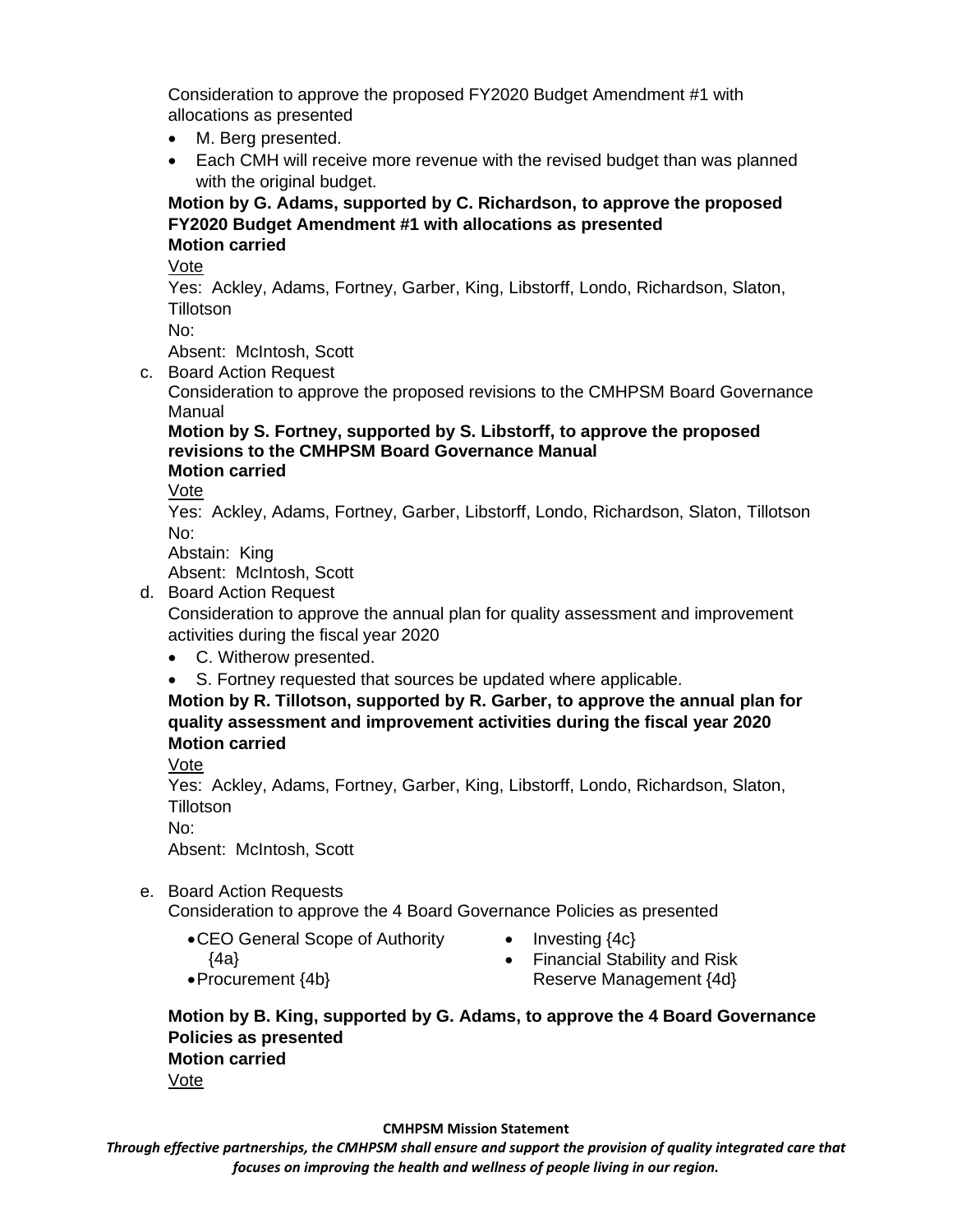Yes: Ackley, Adams, Fortney, Garber, King, Libstorff, Londo, Richardson, Slaton, **Tillotson** No:

Absent: McIntosh, Scott

## VII. New Business

a. Board Action Request

Consideration to approve the CEO to execute the presented contracts/amendments **Motion by R. Garber, supported by C. Richardson, to approve the CEO to execute the presented contracts/amendments Motion carried**

Vote

Yes: Ackley, Adams, Fortney, Garber, King, Libstorff, Londo, Richardson, Slaton, **Tillotson** 

No:

Absent: McIntosh, Scott

# VIII. Reports to the CMHPSM Board

- a. Report from the SUD Oversight Policy Board (OPB)
	- OPB did not meet in March or April. OPB will meet in May and may appoint a new representative to the Regional Board at that time.
- b. CEO Report to the Board
	- Staff meetings are being held twice a month via Teams software.
	- The leadership team is working on plans related to the phased-in return of staff to the office.
	- Strategic Plan update: the leadership team has gone through the FY17-20 plan and would like to bring it back in June to wrap it up. A draft of the new plan will be presented at the July board meeting.
	- Funds for the \$2/hr. COVID-related premium pay is expected to arrive in June. This funding will cover certain services that were provided from 4/1-6/30.
	- The 4 CMH directors provided an update on the COVID-19 cases for their consumers.
	- C. Richardson noted that children are showing delayed COVID-related symptoms that CMHs may begin seeing.

# IX. Closed Session

## **Motion by R. Tillotson, supported by S. Fortney, to enter closed session Motion carried**

Vote

Yes: Ackley, Adams, Fortney, Garber, King, Libstorff, Londo, Richardson, Slaton, Tillotson No:

Absent: McIntosh, Scott

- The Board entered closed session at 7:15 p.m. To be discussed:
	- a. CEO Evaluation Committee Report
	- b. Legal Update

#### X. Return from Closed Session **Motion by C. Londo, supported by B. King, to return from closed session**

# **CMHPSM Mission Statement**

*Through effective partnerships, the CMHPSM shall ensure and support the provision of quality integrated care that focuses on improving the health and wellness of people living in our region.*